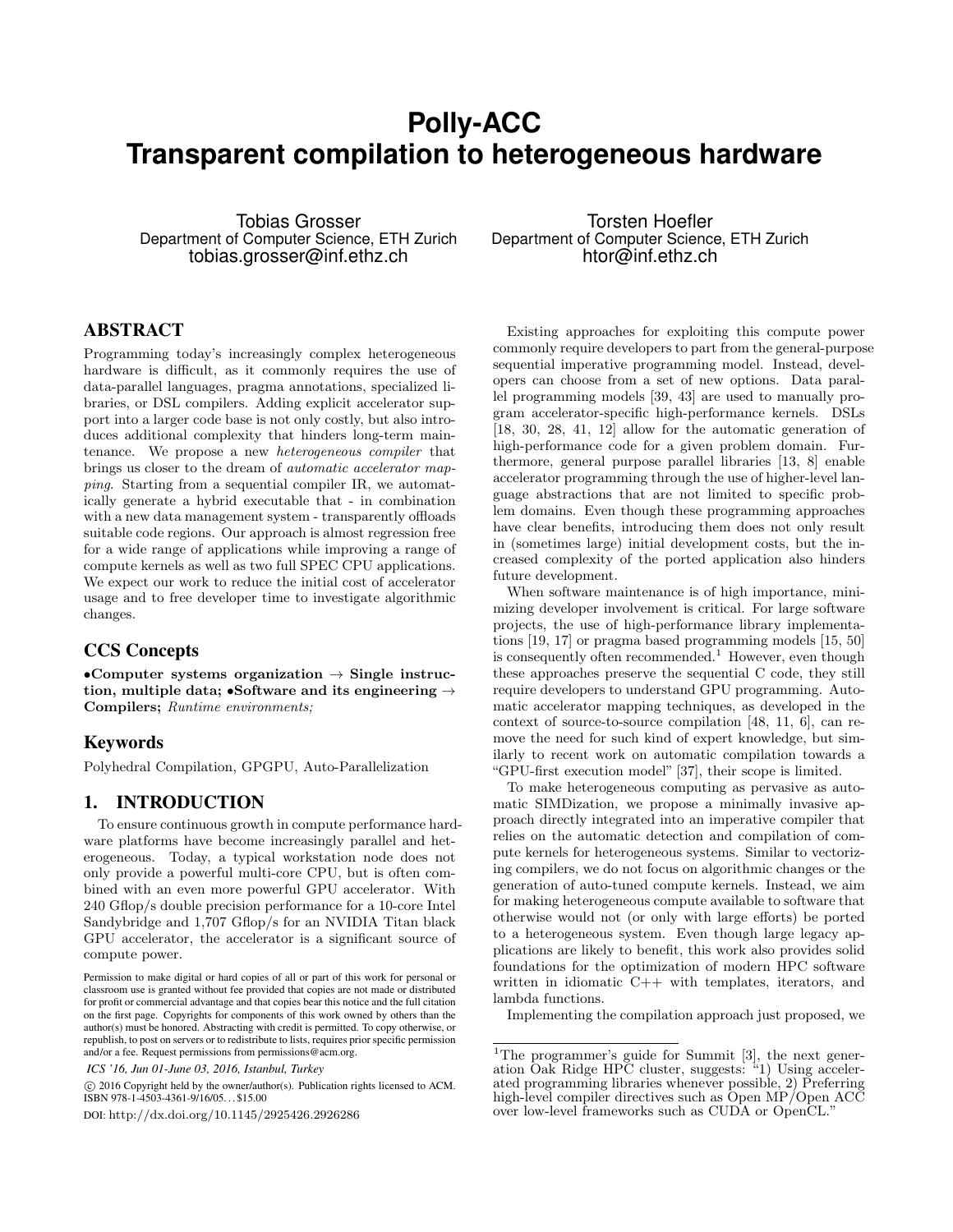present with Polly-ACC<sup>[2](#page-1-0)</sup> an automatic, fully integrated heterogeneous compute compiler, that enables normal LLVMbased compilers [\[32\]](#page-11-7) to directly generate multi-device binaries from a range of input languages.

Our contributions are:

- A minimal-invasive and fully integrated heterogeneous compute compiler.
- Extraction of heterogeneous compute specific information from low-level IR and translation to a schedule tree.
- A lightweight and effective runtime library for automatic data allocation and data transfer management.
- Experimental validation on the LLVM nightly test suite, 30 Polybench kernels, as well as SPEC 2006.

# <span id="page-1-3"></span>2. OVERVIEW OF THE HETEROGENEOUS COMPILER

We first introduce the high-level design [\(Figure 1\)](#page-2-0) of our work. In a nutshell, our compiler follows a classical compiler design with a set of front-ends, a mid-level optimizer, and target-specific back-ends. We extend this design with a new heterogeneous compute mid-level optimizer, which enables sequential compilers to produce hybrid binaries.

#### Kernel extraction from a variety of languages

To optimize a variety of programming languages frontends are often used to translate source code to a common intermediate representation (IR). For our work we use LLVM as compiler infrastructure and apply optimizations on its IR (LLVM-IR). Given a source code file **[1a](#page-2-0)** - **[1d](#page-2-0)** , one of the many LLVM based compilers **[2a](#page-2-0)** - **[2d](#page-2-0)** translates it to a language-independent IR **[3](#page-2-0)** on which all subsequent transformations are performed. As a result, a range of programming languages  $(C/C++$ , Fortran, Julia, Go, ...)<sup>[3](#page-1-1)</sup> can be optimized by our compiler.

At the compiler IR level interesting compute kernels are detected, extracted, and modeled. To prepare kernel extraction, we first apply a set of canonicalization passes **[4](#page-2-0)** . Next, we detect program parts consisting of (mostly) static control (SCoPs). To extract such regions we rely on an enhanced version of Polly [\[25\]](#page-11-8), a polyhedral loop optimizer for LLVM. From Polly we obtain for each compute kernel a mathematical description in terms of Presburger sets [\(Sec](#page-1-2)[tion 3.1\)](#page-1-2) which describe in combination with a set of precise data-dependence relations, the exact memory access behavior of each kernel.

#### Accelerator mapping

The execution strategy of each compute kernel is described as a schedule tree [\[27\]](#page-11-9), which maps the individual dynamic computations in the kernel to relative execution times. A schedule tree is a hybrid data structure for modeling complex loop kernels that uses Presburger sets to describe the performed computation, but models the execution strategy

as a tree of multi-dimensional schedules (and more specialized tree nodes) that can be transformed with simple tree operations. The transformation from our sequential kernel to a heterogeneous compute program takes place entirely on schedule trees.

Starting off with an initial schedule tree corresponding to the sequential source code, heterogeneous compute code is introduced. To expose parallelism and increase data locality an improved sequential schedule is obtained through a modified version of the Pluto scheduler [\[16\]](#page-10-9) as available through isl [\[45\]](#page-11-10) **[6](#page-2-0)** . We then map the parts of the schedule tree to the accelerator **[7](#page-2-0)** for which this mapping is profitable. Components that cannot be mapped efficiently remain unchanged. As part of this mapping we introduce host-device data transfers and distribute the computation to device threads and thread groups. Within each kernel, necessary transfers between global and shared memory are introduced. Thread private memory is used, if deemed profitable. The mapping strategy we use corresponds to ppcg [\[46\]](#page-12-2) and is indeed performed by calling into a recent version of ppcg.

## CPU and device code generation

As a next step, the heterogeneous compute schedule is translated back to imperative compiler IR. We first translate the heterogeneous-compute schedule tree to an imperative AST. For this we use a new AST generator [\[27\]](#page-11-9) that supports AST generation from schedule trees. The resulting AST is then translated further down to LLVM-IR. When (re)generating LLVM-IR we first translate the outer levels of the imperative AST to host code  $\circledast$ , until we reach device kernels.

When reaching device kernels **[9b](#page-2-0)** - **[9c](#page-2-0)**, some special processing is necessary. First, CUDA-specific run-time calls are emitted that launch kernels. In the kernels, accesses to private/shared memory as well as inter-thread synchronization primitives are emitted according to the applied GPU mapping decisions. Once kernel code has been generated, it is extracted into a separate IR module which is then passed to LLVM's integrated GPU backend and translated to PTX code **[10](#page-2-0)** . The PTX code is integrated back into our host binary by storing it as a global variable **[11](#page-2-0)** . At run time, the kernel code is (re)loaded just before it is scheduled for execution. The possible, but not yet implemented, generation of OpenCL code **[12](#page-2-0)** / **[13](#page-2-0)** follows the generation of CUDA code. Finally, the complete multi-device executable is emitted **[14](#page-2-0)** .

#### 2.1 Data management library

The resulting binary is run in combination with a runtime library that manages allocations and data transfers **[15](#page-2-0)** ( **[16](#page-2-0)** ). The primary goal of this library is to optimize hybrid binaries where execution switches regularly between sequential host code and parallel device code. In this situation our run-time library ensures that data is kept on the device even while running sequential host code and is only moved back if needed.

# 3. PRESBURGER SETS AND SCHEDULES

The following sections introduce important concepts used in our work and give a first understanding of what kind of compute kernels can be automatically mapped by our compiler.

# <span id="page-1-2"></span>3.1 Presburger sets and relations

<span id="page-1-0"></span> $^2$ <http://spcl.inf.ethz.ch/Polly-ACC>

<span id="page-1-1"></span><sup>3</sup>How effective we can optimize different input languages depends on how well language abstractions are eliminated when lowering to LLVM-IR.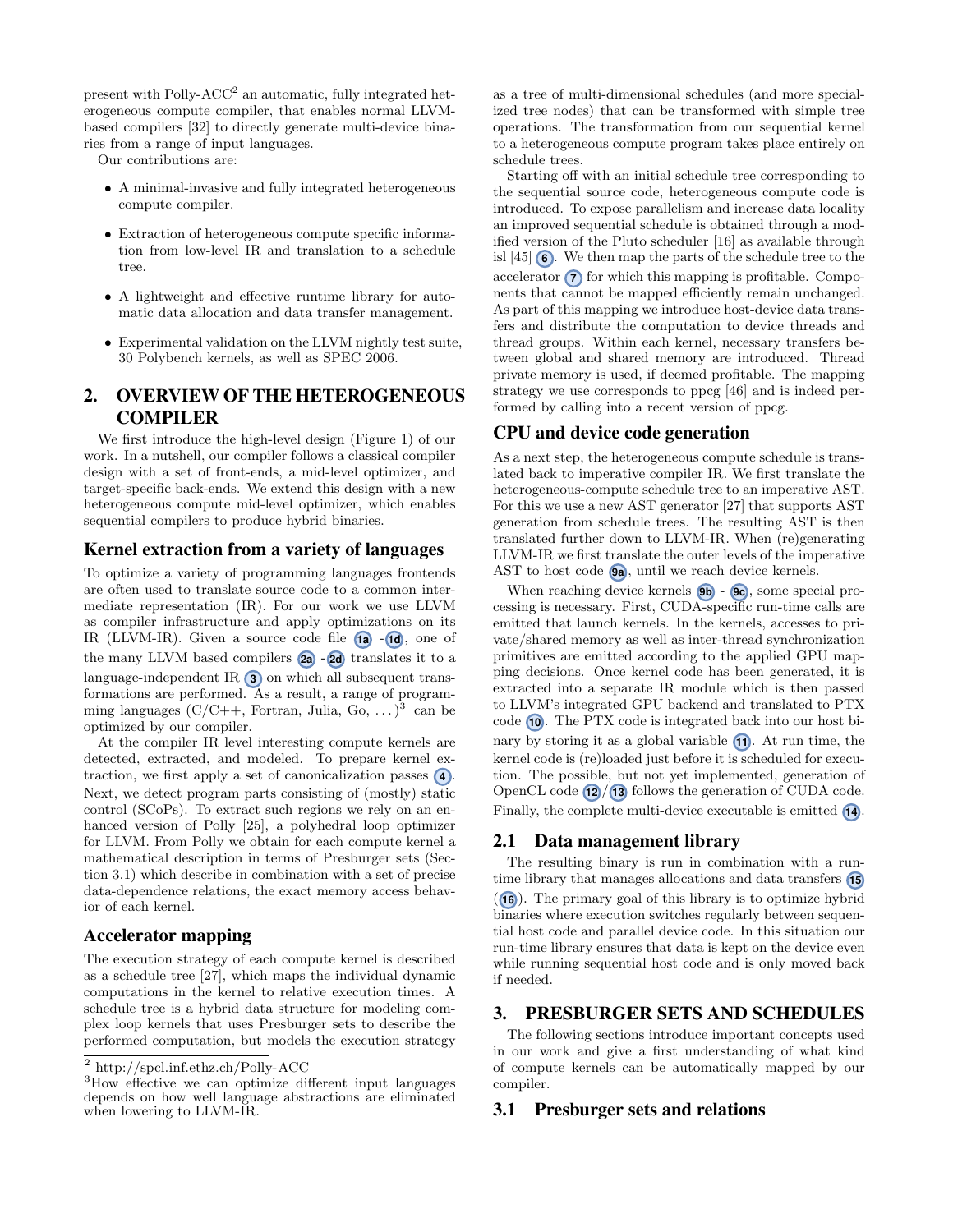<span id="page-2-0"></span>

Figure 1: The architecture of our heterogeneous compiler

An affine expression  $e$  is either an integer constant  $(c)$ , a variable  $(n)$ , or the result of negating an affine expression  $(-e)$ , adding or subtracting two affine expressions  $(e_1 + e_2)$ or  $e_1 - e_2$ ), or multiplying an integer constant with an affine expression  $(c \times e)$ . A quasi-affine expression additionally allows floor divisions by an integer constant  $\left(\frac{e}{c}\right)$  and the remainder of such a division (e mod c).

A Presburger formula p is either a boolean constant  $(\top, \bot)$ , the result of a boolean operation  $(\neg p, p_1 \land p_2, p_1 \lor p_2)$ , a quantified expression  $(\forall x : p, \exists x : p)$ , or a comparison between different (quasi) affine expressions  $(e_1 \oplus e_2, \oplus \in \{\leq \}$  $, \leq, \geq, \geq \}$ ). An n-dimensional Presburger set s is a subset of  $\mathbb{Z}^n$  where the elements of s are described by a Presburger formula. An example of a two-dimensional Presburger set is  $\{\vec{d} = (d_0, d_1) \mid 0 < d_0 < 100 \land d_0 \leq d_1 < n\},\$  of an empty Presburger is  $\{(d_0, d_1, d_2) | \perp\}$ , and of a universal set is  $\{(d_0, d_1)\}\$ . Named Presburger sets can contain elements from differently named spaces. The set  $\{[A,(i,j)]\}$  $i < j$ ; [B, (i)] |  $i < 100$ } contains for example elements from space  $A$  and  $B$ . A Presburger relation  $r$  is a subspace of  $\mathbb{Z}^n \times \mathbb{Z}^m$  that is constrained by a Presburger formula and has the form  $\{(d_1, d_2) \rightarrow (f_1) \mid d_1 + d_2 > f_1\}$ . Presburger sets and relations are closed under normal set operations such as union, intersection, or subtraction and allow the projection onto subspaces. See Verdoolaege [\[47\]](#page-12-3) for more background.

# 3.2 Modeling programs with schedule trees

For certain *sufficiently regular* program regions the computations they perform and their memory access behavior can be precisely modeled at compile time. We call such regions static control parts (SCoPs) [\[23\]](#page-11-11). They consist of ifconditions and for-loops, where control-flow as well as loop exit conditions are Presburger expressions and loop strides are constants. As an extension, data-dependent conditions are permitted using may-write accesses to approximate the memory behaviour. [Listing 1](#page-2-1) shows an artificial example of a static control part. It contains two statements. S1 is executed inside three loops, while S2 is sharing just the outermost loop with S1 and is additionally guarded by a data-dependent condition.

<span id="page-2-1"></span>

| <b>Listing 1</b> Simple static control program    |
|---------------------------------------------------|
| int $n$ ; int $p1$ ; int $p2$ ;                   |
| float $A[] [n]$ , float $B[i]$ ;                  |
| for (int i = 0; i < n; i++) {                     |
| for (int $j = i$ ; $j < n$ ; $j^{++}$ )           |
| for (int $k = 0$ ; $k < p1$    $k < p2$ ; $k+1$ ) |
| $A[i][j] = k * B[i]$<br>S1:                       |
| // Mark "A"                                       |
| S2: if $(B[i]) A[i][i] = A[i][i] / B[i];$         |
|                                                   |

The computational behavior of a SCoP can be modeled with schedule trees [\[27\]](#page-11-9). A schedule tree consists of different nodes. At its root, the domain node describes the statement instances executed in the SCoP using a Presburger set. As child of the domain node, a tree containing nodes of different types defines the execution order of the instances declared in the domain node. The most general node type is a band node which uses a Presburger relation to assign each instance a partial (possibly multi-dimensional) relative execution time. In case multiple groups of instances should be executed one after another, a sequence node can be used. It defines a list of schedule subtrees that are executed in sequence and is followed by filter nodes that limit the set of statement instances considered in each subtree. Besides these basic types, there is also a marker node to identify subtrees in the schedule and some other nodes not discussed here.

[Figure 2](#page-3-0) illustrates a schedule tree that models the example given in [Listing 1.](#page-2-1) At its root, a domain node de-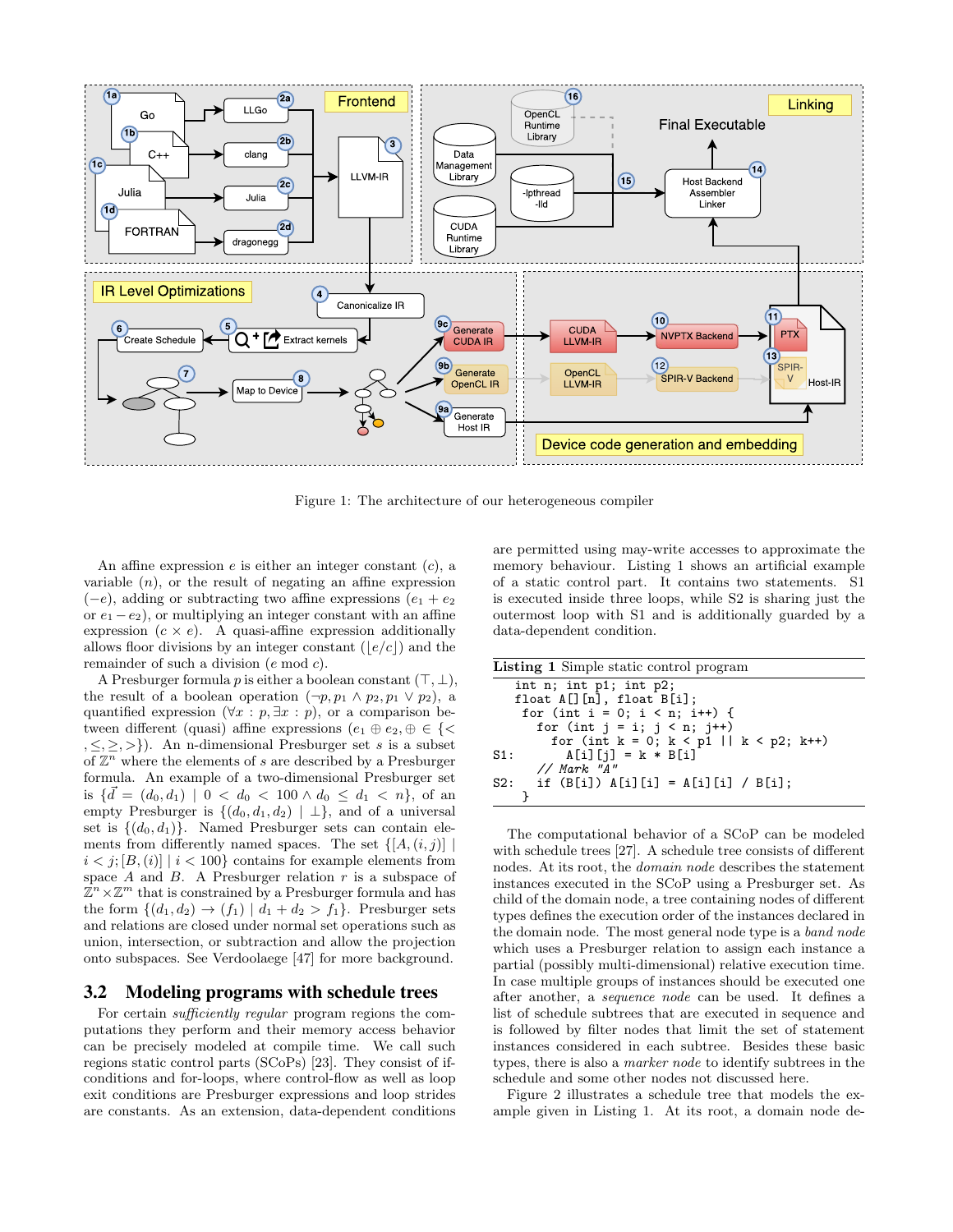<span id="page-3-0"></span>

Figure 2: Possible schedule tree for code in [Listing 1](#page-2-1)

scribes the iteration spaces of S1 and S2 as Presburger sets. Right after the domain node, a single dimensional band node defines a partial order that maps statement instances executed in different i-loop iterations to distinct execution times. Next, a sequence and filter node combination models the textual order of the loop nest around S1 and the code around S2. In the S1 subtree, an additional two-dimensional band node defines a partial order that corresponds to the original execution order of the j and k-loop. Combined with the previous nodes, a total execution order for S1 is established. In the S2 branch, all statement instances are already mapped to distinct execution times. The only node visible is a marker node, which is used to model the corresponding comment in the source code. Overall, the schedule tree corresponds well to the structure of the source code, but imperative control flow structures are lifted to a more abstract execution order definition.

# 4. LOW-LEVEL IR TO HYBRID CODE

We now discuss in detail the IR level analyses and transformations necessary to obtain a hybrid binary following the general structure introduced in [Section 2.](#page-1-3)

#### <span id="page-3-2"></span>4.1 IR canonicalization

Before our optimizer, a set of canonicalization passes is scheduled **[4](#page-2-0)**. These passes include memory to register translation, constant propagation, and the simplification of induction variables and control flow. We also (optionally) schedule an iterative inline – simplification – inline cycle to eliminate abstractions such as C++ templates. For large programs, running global value numbering (GVN) can reduce the number of memory loads in the program, which often reduces compile time in later passes. However, as load elimination can introduce scalar dependences that limit parallelism and hinder later device mapping, GVN remains optional.

# 4.2 Translate low-level IR to schedule tree

Iteration spaces and an initial schedule tree are computed by traversing the control flow graph **[6](#page-2-0)** . During this traversal, run-time branch conditions from if-conditions and loop bounds are collected and translated to iteration space constraints. The computational statements we model are formed by entire basic blocks. For those basic blocks, all explicit memory loads and store instructions are modeled as memory accesses. We introduce additional loads and stores to model inter-basic-block scalar use-def relations as well as PHI nodes [\[5\]](#page-10-10). We do not model scalar dependences introduced by induction variables, as this information is already available in the iteration space description.

## <span id="page-3-1"></span>4.3 Modeling memory accesses

Deriving a precise model of a program's memory access behavior is essential for accelerator mapping. In the following we discuss multi-dimensionality, multi-element-type arrays, as well as may-accesses resulting from non-affine control.

Understanding the multi-dimensionality of memory accesses is important for efficient accelerator mapping. Even though programmers commonly process multi-dimensional data, the lack of native support for multi-dimensional arrays of parametric size (C before C99, C++, Rust, ...) often forces them to use one-dimensional manually linearized arrays. Surprisingly, even languages that natively provide complete support for multi-dimensional arrays (Julia, Fortran) loose part of this information when lowering to LLVM-IR level. An interesting exception are fixed-sized arrays, for which size information is often kept at IR level. However, even in this case we cannot reliably exploit this information without proving that all memory accesses remain within bounds, as out-of-bound accesses are well defined for LLVM-IR as long as the address accessed falls into an allocated memory region.

Due to the lack of reliable dimensionality information, the original version of Polly [\[25\]](#page-11-8) modeled all memory accesses as accesses to flat, one-dimensional arrays. As a result, otherwise easy to analyze accesses to multi-dimensional arrays of parametric size are only visible as complex polynomial index expressions  $(A[i*s+j]$  instead of  $A[i][j]$ ). As such expressions can only be over-approximated with affine sets, computation of precise data dependence information becomes impossible. In the context of accelerator mapping such approximation is even more problematic, as lacking information about the precise set of data elements accessed prevents the computation of inter-device data-transfers. To ensure our compiler can derive efficient memory transfers and mappings, we recover multi-dimensional arrays of parametric size using optimistic delinearization [\[26\]](#page-11-12) as available in Polly. To support Fortran we additionally added support for max(p, 0) array size expressions, which are common in gfortran generated code. In case the necessary type information is available, we can also derive accesses to multi-dimensional arrays of fixed size and validate them with validity conditions similar to the ones introduced by Polly's optimistic delinearization.

Some programs use arrays that contain data elements of different types or only conditionally access certain memory locations. Polly originally required all accesses to a given array to be of the same type. As part of this work, we extended Polly to also model arrays that contain elements of different size or alignment by introducing a smaller artificial element type which evenly divides all alignments and element type sizes in the SCoP and by expressing all memory accesses in function of this smaller type. Another common code pattern are data-dependent conditions. Polly originally required all control flow conditions to be statically analyzable, but recently gained support for non-affine conditions by over-approximating write accesses enclosed by such conditions as may-write accesses [\[38\]](#page-11-13). Both extensions are im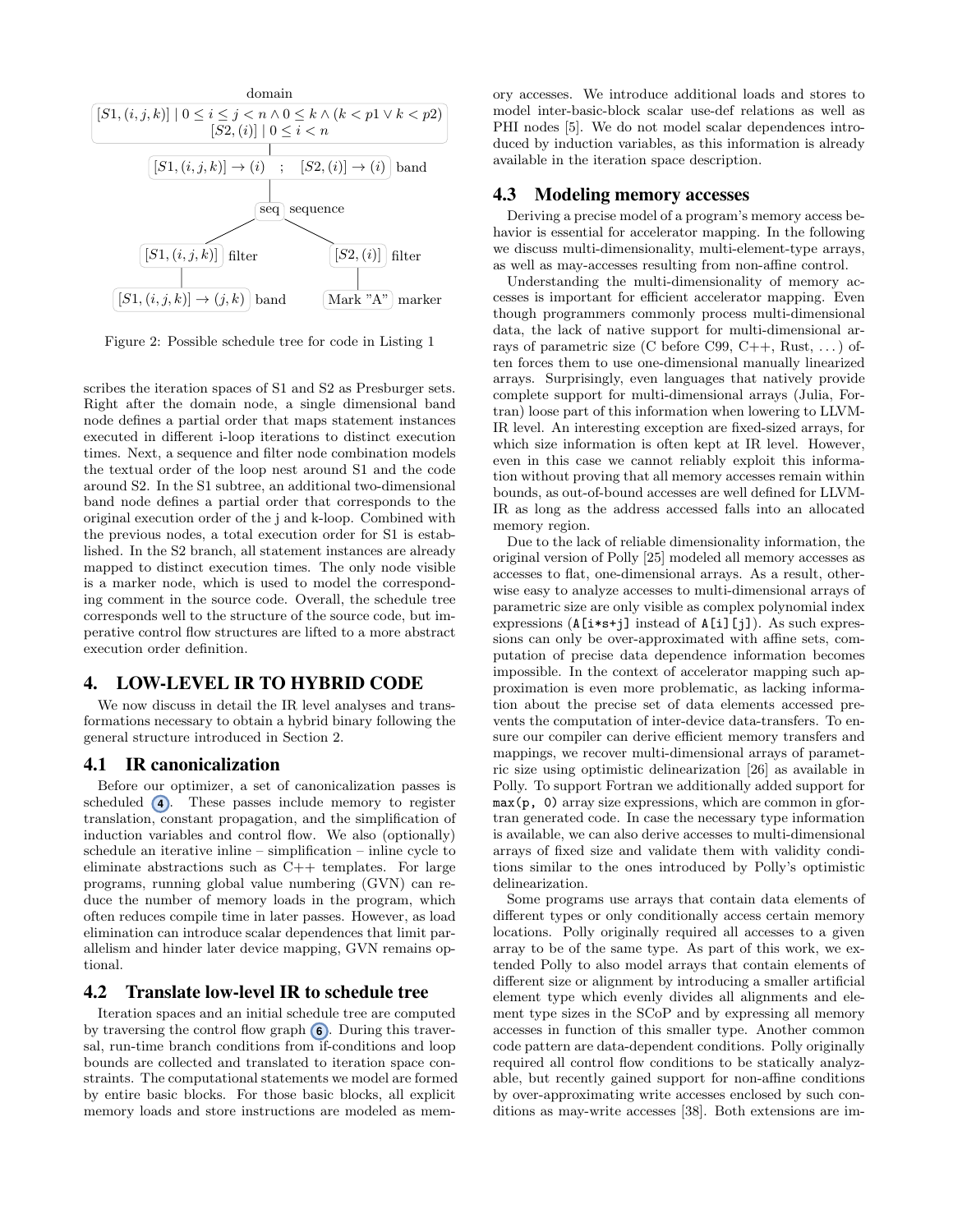portant for the case studies in [Section 6.3](#page-7-0) and [Section 6.4.](#page-8-0)

#### 4.4 Generate GPU-specific schedule

To generate well optimized GPU code we use the GPU optimization infrastructure of ppcg [\[49,](#page-12-4) [46\]](#page-12-2) to translate a given schedule into a GPU-specific schedule tree. As a result of this translation the computation is partitioned between the different GPU workgroups/threads and a schedule tree is generated that models the code a specific thread instance executes. Besides the computation of this thread, the resulting schedule tree can also contain data transfers to and from shared/private memory as well as thread synchronization primitives.

#### 4.5 Pinned host memory

CUDA distinguishes between normal and "pinned" host memory. Whereas normal memory must first be transferred into a page-locked memory buffer before it can be transferred to the device, already pinned memory can be directly transfered by the DMA engine. For manually written CUDA code it is common to directly allocate pinned memory. However, in our case we have no control over the memory allocation, as users may allocate memory at arbitrary program points. Hence, we can only pin memory at the beginning of the SCoP we optimize. If pinning should be used it is necessary to understand for each array the minimal and maximal address that will be accessed during the execution of the SCoP. We obtain this information by computing the set of multi-dimensional memory locations [\(Section 4.3\)](#page-3-1) accessed for a given array and by taking the lexicographic minimal and maximal offset of these accesses. These offsets are then lowered to single-dimensional offset expressions, in combination with the array base pointer translated to memory addresses, and transformed in a tuple of start address and allocation size. Using this information, Polly-ACC can optionally take advantage of "pinning" at the cost of reducing swappable memory.

# <span id="page-4-0"></span>4.6 Cost model for offloading program regions

Even though many program regions could be mapped to an accelerator, the cost of transferring data and control limits the set of program regions for which this is beneficial. To ensure only program regions are offloaded that are likely to benefit, we use a three-layer heuristic.

The first layer verifies — before modeling the  $SCoP$  that the program region will perform some non-trivial computation. At the moment, we require the region to either contain at least two loops or a single loop with a minimal number of instructions (currently  $> 40$ ). As a second heuristic we use a strategy proposed by ppcg, which  $-$  after modeling and initial scheduling — maps a subtree of the schedule tree to the accelerator, if at least one band node can be found with at least one parallel dimension and for which the dimensions of the band node are permutable (which means tiling can be applied to map these schedule dimensions to threads/workgroup). Both heuristics do not require dynamic checking and consequently do not affect program run time, if they evaluate to 'unprofitable'.

Our third and final heuristic ensures that the number of dynamic computations in the SCoP region is not lower than a configurable threshold. To verify this condition we overapproximate the domain of each statement within the SCoP as a box and derive a (possibly symbolic) expression for the product of the number of statement executions in the box and the number of instructions executed in each statement instance (currently we require at least 10∗512∗512 dynamic instructions). In case the loop bounds are known constants, this expression can be evaluated at compile time. In case of parametric loop bounds, this expression will be evaluated dynamically. However, as we already ruled out the simple cases and as we ensured through over-approximation that the expression remains simple, the execution time overhead introduced by these dynamic checks is likely to be negligible.

# <span id="page-4-1"></span>5. DATA MANAGEMENT RUN-TIME

Multi-device binaries run on compute elements that do not share a single memory space. To ensure data is always available when and where needed, it is necessary to introduce explicit memory allocation and data transfer operations. Doing so carefully is important to ensure fast program execution.

Within each individual SCoP, we statically generate code for all data allocations and data transfers. All device memory is allocated whenever a SCoP is reached during program execution and freed right before the SCoP is left. Data transfer code is emitted under the assumption that for each individual SCoP all data needs to be transferred from the host to the accelerator and directly back to the host. Throughout the execution of the SCoP, data is maintained on the accelerator, but may be transfered back to the CPU in case parts of the SCoP are scheduled to run on the host system. Within a single SCoP, this is very efficient. However, when considering the full program, static data management is often not optimal.

When executing a full application, the interleaved execution of general-purpose host code and device-mapped SCoPs results in program behavior that is difficult to analyze statically. Repeated switches between host and device-code execution may result in subsequently executed SCoPs that work on the same data. When only relying on our static data management strategy, we would repeatedly issue (almost) identical allocations and data transfers each time a SCoP is reached. To eliminate these otherwise costly transfers, we provide a run-time library that caches allocations during program execution allowing data to remain on the device even across SCoP boundaries. Redundant host-to-device data-transfers are skipped in case data is already available on the device and is known to not have been modified by the host since being placed on the device. Similarly, device-tohost data-transfers can be delayed up to the first host-side data access such that, in the best case, data is transferred out of device memory only once for a sequence of executed SCoPs.

[Listing 2](#page-5-0) shows a 1D heat kernel that illustrates the problem just described. Each of the functions defined in "File One" is by itself a SCoP that can be run on the accelerator. When analysing the dynamic sequence of memory management operations for  $T = 3$  as illustrated in [Listing 3,](#page-5-1) we see that per-SCoP memory management introduces a large number of redundant data transfers where only a small subset is really necessary. Having a global perspective we see that only one allocation for A is needed and, due to the increasing size of its allocations, two allocations for B. As A is fully overwritten, there is no need for any host-to-device (H2D) data transfers from A. The data transfers for B are more complicated, as its allocation needs to be expanded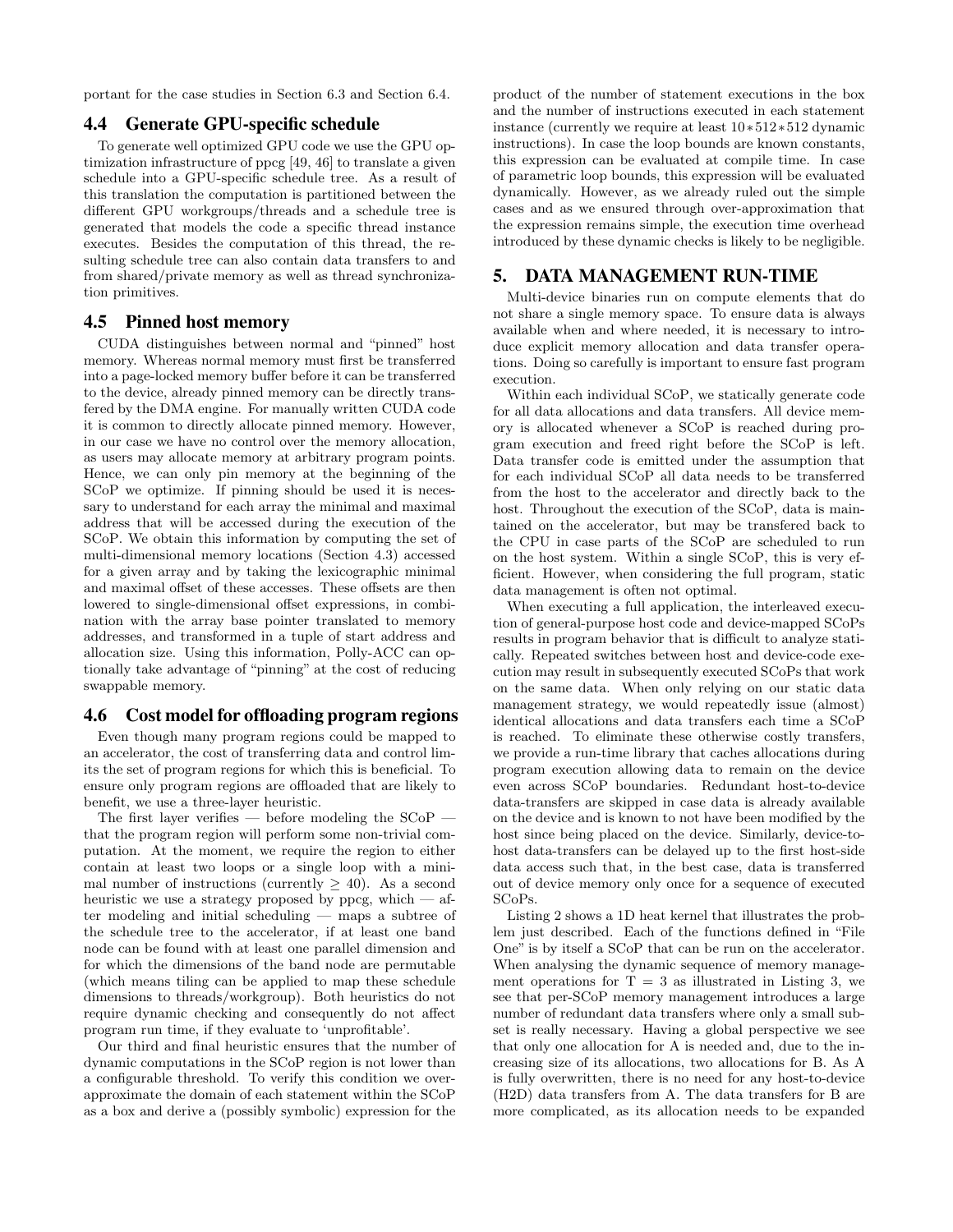```
Listing 2 1D heat kernel consisting of multiple functions
// File One
void initialize(int n, X[n], float val) {
 for (int i = 0; i < n; i++)X[i] = value;}
void setCenter(int n, X[n], float val,
               int offset) {
 for (int i = offset; i < n - offset; i++)X[i] = value;}
void average(int n, float In[n], float Out[n]) {
 for (int i = 2; i < n - 2; i++)Out[i] = 0.2f * (In[i-2] + In[i-1] + In[i]+ In[i+1] + In[i+2]);
}
// File Two
void heat1D(int n, float A[n], float hot,
            float cold) {
 float *B = \text{malloc}(sizeof(float) * n);B[0] = B[1] = B[n-2] = B[n-1] = 0;initialize(n, A, cold);
 setCenter(n, A, hot, n/4);
 for (int t = 0; t < T; t++) {
    average(n, A, B);
    average(n, B, A);
   printf("Iteration %d finished\n", t);
 }
}
```
on the GPU. Before the first allocation of B is deleted, the subset of B stored on the device needs to be saved with a device-to-host (D2H) data transfer. Then, after having allocated more memory for B, the full B array is loaded back to the device. From this point we are in a steady state and no further data transfers are needed for later iterations of the time loop. Only at some point back in the host code, e.g., when A is printed, data needs to be moved back from device to host memory. It is interesting to note that calls such as the printf() call in the compute loop should not trigger any additional data transfers as long as they do not access memory placed on the device.

Using our run-time library we cache allocations. To do so we pass with each device memory request (larger than 4K) the host memory range it corresponds to. We then distinguish four cases: 1) a strictly larger allocation exists, 2) a strictly smaller allocation exists, 3) a partially overlapping allocation exists, and 4) no allocation for this memory range exists. For case 1) we reuse the existing allocation, in case 2) and 3) the old allocation is freed and a new one is created and for case 4) just a new allocation is created. In case of insufficient device memory, cached allocations from older SCoPs are freed.

Unnecessary data-transfers are avoided by keeping track of which device memory regions are up-to-date, by carefully observing host memory activities, and by executing deviceto-host transfers lazily. Each time a host-to-device transfer is executed we register in the corresponding allocation the region of memory that has been updated and then immediately protect the host memory region just copied using the mprotect system call. In case a later host-to-device datatransfer corresponds to the same memory region we skip this transfer. This is safe for two reasons: First, our kernels do not perform device-memory-writes without a corresponding host-memory write. This means the device memory always <span id="page-5-1"></span>Listing 3 Memory transfers of heat1D kernel [\(Listing 2\)](#page-5-0)

| $SCoP-Local$                                                                                                                           | Global (library managed)                            |
|----------------------------------------------------------------------------------------------------------------------------------------|-----------------------------------------------------|
| $\frac{1}{i}$ initialize<br>$AO = devA1loc(kA, n)$<br>$D2H$ (&A, &AO, n);<br>free(A0);                                                 | $\frac{1}{i}$ initialize<br>$AO = devAIloc(kA, n)$  |
| $//$ setCenter<br>$A1 = devA1loc(kA, n/2)$<br>D2H(&A+n/4, &A1, n/2);<br>free(A1);                                                      | $\frac{1}{\sqrt{2}}$ setCenter                      |
| // average<br>$A2 = devA1loc(kA, n);$                                                                                                  | // average                                          |
| H2D(kA, kA2, n);<br>$D2H$ (&B+2, &BO, n-4);<br>free(A2);<br>$free(B0)$ ;                                                               | B0 = devAlloc(&B+2, n-4); B0 = devAlloc(&B+2, n-4); |
| // average                                                                                                                             | // average<br>$D2H$ (&B+2, &B0, n-4);<br>free(B0);  |
| $B1 = devA1loc(kB, n);$<br>$A3 = devA1loc(kA+2, n-4);$                                                                                 | $B1 = devAlloc(kB, n);$                             |
| H2D(&B, &B1, n);<br>$D2H$ (&A+2, &A3, n-4);<br>free(B1);<br>$free(A3)$ ;                                                               | $H2D$ (&B, &B1, n);                                 |
| // average<br>$A4 = devA1loc(kA, n);$<br>$B2 = devA1loc(&B+2, n-4);$<br>$H2D($ &A, &A4, n);<br>$D2H$ (&B+2, &B2, n-4);<br>$free(A4)$ ; | // average                                          |
| free(B2);                                                                                                                              | // A[?] host access<br>D2H(&A, &A4, n);             |

corresponds to the host memory, as long as no host code has modified the host memory region. Second, in case the host memory was unexpectedly accessed, we catch the resulting SIGSEGV exception and invalidate all existing cache information. This ensures later host-to-device accesses are not skipped.

Device-to-host memory transfers are performed lazily and only triggered in case the host code actually accesses the corresponding host memory. Whenever a device-to-host memory transfer request is registered in our library the corresponding memory region is again protected with mprotect and the data-transfer request is registered (but not yet performed). In case subsequent data-transfers to related memory regions are requested, the existing transfer requests are expanded. Only in case a host-memory access is indicated by a SIGSEGV exception or the corresponding device allocation is evicted, the actual data transfers are issued.

Certain properties are important for this system to be effective: Because handling of page faults is not expensive if it occurs rarely, but has a high-cost if it occurs on each memory access, we only cache transfers and allocations that are sufficiently large  $($   $>$  4KB - the size of a standard page). Furthermore, unrelated segmentation faults may occur in case unrelated data is present on the pages that belong to the memory range we protected. Depending on the malloc(3) implementation used, this can be an issue. We observed that the implementation of libc in Linux can place large and small allocations on identical pages. In contrast, jemalloc [\[22\]](#page-11-14), a memory allocator with focus on "fragmentation avoidence and scalable concurrency" used for example in FreeBSD and Firefox, stores allocations larger than the minimal page size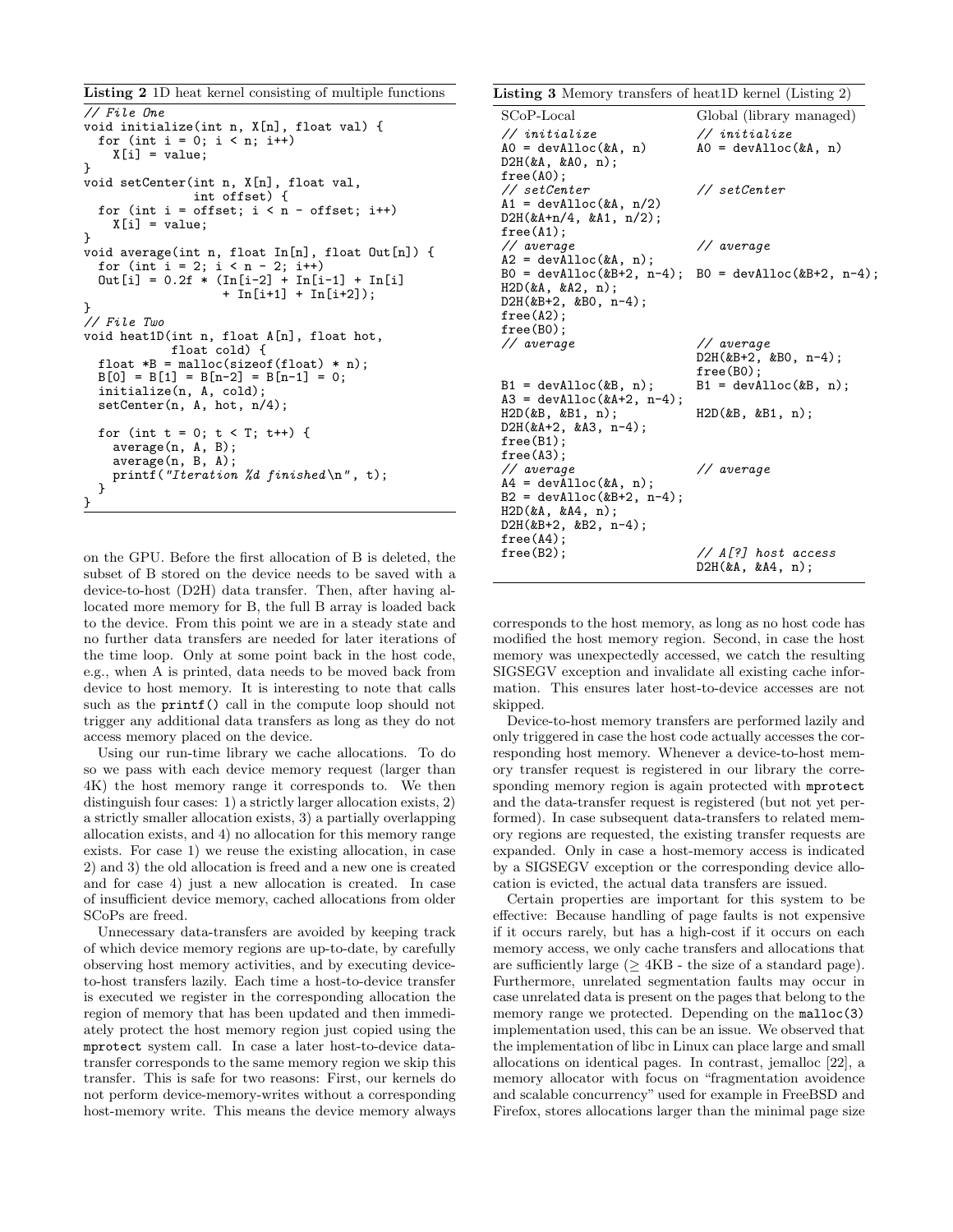<span id="page-6-0"></span>

| (a) Mobile system |                       |                 |                       |
|-------------------|-----------------------|-----------------|-----------------------|
| CPU               | i7-4710MQ             | GPU             | <b>GT730M</b>         |
| Architecture      | Haswell               | Architecture    | Kepler                |
| Cores             | 4                     | Shader blocks   |                       |
| Frequency         | $2.5\text{ GHz}$      | Cores $/$ block | 192                   |
|                   |                       | Cores (total)   | 384                   |
| Performance       |                       | Performance     |                       |
| - float           | $320 \text{ Gflop/s}$ | - float         | $552 \text{ Gflop/s}$ |
| - double          | $160 \text{ Gflop/s}$ | - double        | $24 \text{ Gflop/s}$  |

(b) Workstation system

| CPU          | E5-2690               | GPU             | Titan Black             |
|--------------|-----------------------|-----------------|-------------------------|
| Architecture | SandyBridge           | Architecture    | Kepler                  |
| Cores        | 10                    | Shader blocks   | 15                      |
| Frequency    | $3.0\text{ GHz}$      | Cores $/$ block | 192                     |
|              |                       | Cores (total)   | 2,880                   |
| Performance  |                       | Performance     |                         |
| - float      | $480 \text{ Gflop/s}$ | - float         | $5,121 \text{ Gflop/s}$ |
| - double     | $240 \text{ Gflop/s}$ | - double        | $1,707$ Gflop/s         |

Table 1: Hardware specifications used in evaluation

always separately from smaller objects. As a result, memory that is larger than one page size is guaranteed to not share memory pages with any other allocation.

## 6. EVALUATION

We evaluate our work on the LLVM nightly test suite (over 50 benchmark suites and full programs), the 30 Polybench 3.2 applications, and SPEC CPU 2006. As hardware we use a workstation with a 10-core Intel Xeon CPU and an NVIDIA Kepler GPU [\(Table 1b\)](#page-6-0) running Ubuntu 14.04.3 LTS with Linux 3.19.0-43-generic, CUDA tools V7.0.27 and CUDA module 352.68. For our case studies we provide additional performance data on a mobile system with an Intel 4 core i7-4710MQ Haswell CPU and a NVIDIA GT730M mobile GPU [\(Table 1a\)](#page-6-0) using Ubuntu 15.10 with Linux 4.2.0- 30, CUDA tools V7.5.17 and CUDA module 352.63.

### <span id="page-6-4"></span>6.1 LLVM nightly test suite (LNT)

As first part of our evaluation we analyze the impact of Polly-ACC on a diverse set of applications. The principle objective here is not to impress with speedups. Instead, we want to demonstrate the functionality of our heterogeneous compute optimizer and understand: 1) how many SCoPs can theoretically be mapped to an accelerator and 2) how often do unprofitable mapping choices result in performance regressions.

For our analysis we choose the LLVM nightly test suite (LNT), a large collection of open source applications and benchmark suites used in the LLVM community. It consists of 1,955 files of C code (1,196,209 lines) as well as 648 files of  $C++$  code (251,459 lines). It contains 43 benchmark suites including Dhrystone, Linpack, CoyoteBench, aand SciMark2, 25 full applications including ClamAV, lua, and sqlite as well as various individual tests. LNT also provides support for running the  $C/C++$  benchmarks of SPEC CPU 2006. Overall, this results in 515 individual executables.

We compile the LNT with Polly-ACC and collect statistics [\(Table 2\)](#page-6-1) on the number of device-mapped SCoPs. Without any heuristics Polly-ACC detects 2,202 device-mappable SCoPs and introduces 2,991 kernels. However, many ker-

<span id="page-6-1"></span>

|                      | No Heuristics | With Heuristics |
|----------------------|---------------|-----------------|
| <b>SCoPs</b>         | 2.202         | 159             |
| Kernels (0-dim grid) | 541           | 86              |
| Kernels (1-dim grid) | 2,167         | 187             |
| Kernels (2-dim grid) | 264           | 48              |
| Kernels (3-dim grid) | 19            |                 |

Table 2: SCoPs and Kernels in LLVM LNT

nels only perform little computation<sup>[4](#page-6-2)</sup> and can consequently not be mapped profitably to the accelerator. When enabling compile-time profitability heuristics [\(Section 4.6\)](#page-4-0), 159 SCoPs are mapped and 323 kernels are introduced.

We also analyze the execution time impact of Polly-ACC in comparison to plain clang+LLVM 3.8 pre (r252936). Running 5 iterations of the benchmark suite with both compilers we see 13 benchmarks that show more than 40% reduction in execution time of which nine show more than 90% reduction. Besides Polybench [\(Section 6.2\)](#page-6-3) and lbm [\(Sec](#page-7-0)[tion 6.3\)](#page-7-0), larger speedups are also visible on Shootout/ary3 and Misc/dt. Introducing GPU parallelism results in 4 slowdowns of 2-8% and only one larger regression from 0.33 to 8.0 seconds for the parametric version of Polybench's dynprog. Overall, we see clear speedups with almost zero negative impact.

# <span id="page-6-3"></span>6.2 Polybench C - 3.2

As first performance benchmark we analyze in detail the Polybench C 3.2 kernels [\[40\]](#page-11-15), which have already shown runtime benefits in the context of the LLVM test suite [\(Sec](#page-6-4)[tion 6.1\)](#page-6-4). We compare against icc 15.0.0 20140723, a development version of clang/LLVM 3.8 (r252936), as well as clang in combination with the Polly sequential data-locality optimizations. To obtain fast multi-threaded code we use icc thread-level auto-parallelization (-parallel). All codes are compiled with -O3 -march=native, single precision floating point operations, and use fixed power-of-two problem sizes scaled to around one second of execution time when compiled with Polly-ACC. All execution times are end-to-end times that include data transfers as well as the time CUDA needs to load the kernel and compile it to device code. We run five samples per test case and report the median.

Our results are illustrated in [Figure 3](#page-7-1) using icc generated sequential code as baseline. Performance numbers for clang without Polly are not illustrated as they are strictly slower than clang in combination with Polly. We first look briefly at the sequential execution times. In 18 cases icc is faster than clang+Polly whereas in 8 cases clang+Polly produces faster code. The most interesting cases are correlation, covariance and mvt where clang+Polly generated sequential code is more than 3x faster than icc. The poor performance of icc is likely caused by an inefficient loop structure in covariance and correlation which the icc loop optimizer does not optimize well.

We now analyze the performance gains obtained through parallel execution. The icc thread-parallel code shows up to 10x speedup (on a 10 core system) for codes like 2mm, 3mm, correlation, covariance, syr2k and syrk. Polly-ACC outperforms the icc-generated thread-parallel code for 11 out of 30 benchmarks, even though the sequential code generated by clang is in many cases slower than icc generated code. In

<span id="page-6-2"></span><sup>4</sup> average execution is less than 2 seconds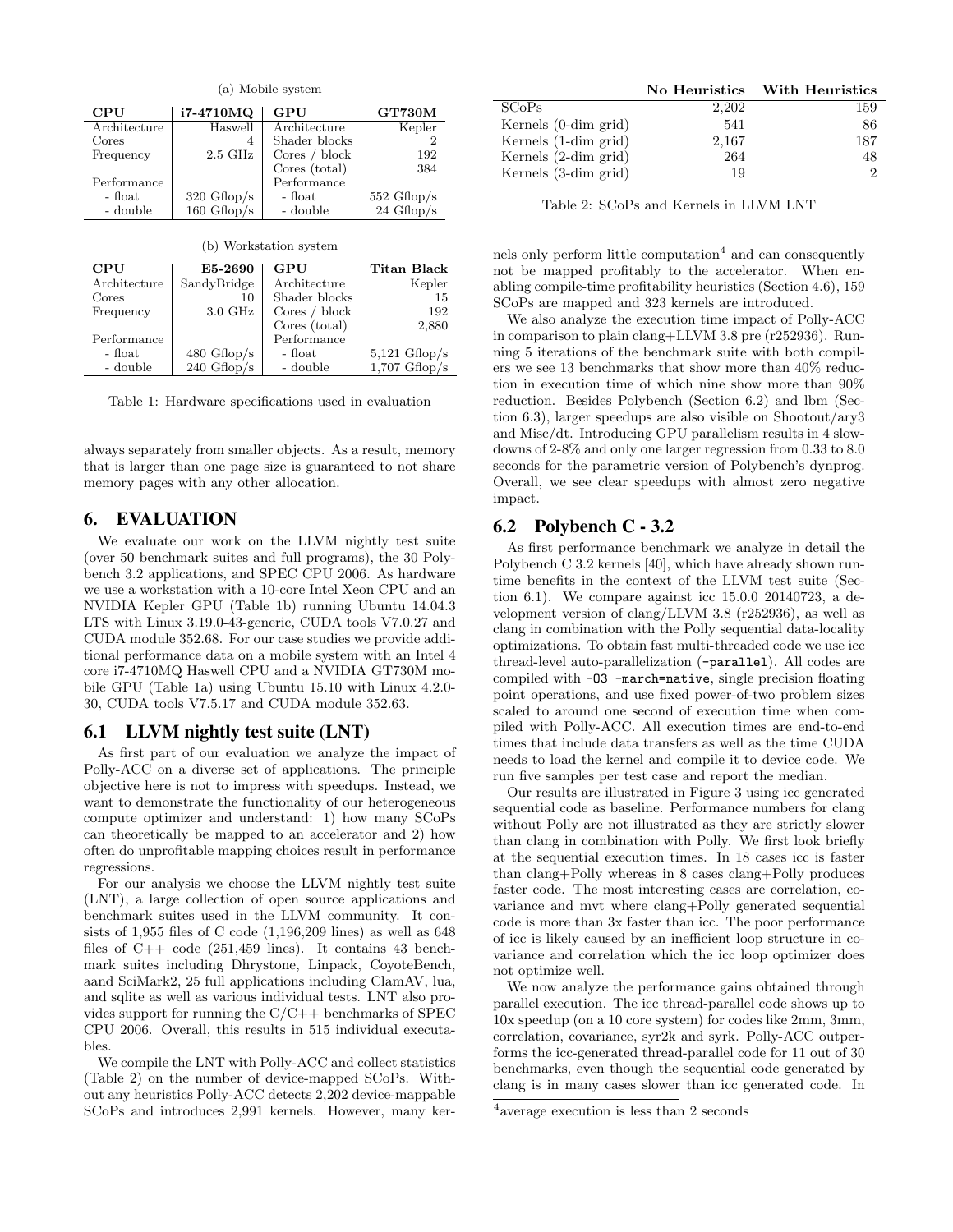<span id="page-7-1"></span>

Figure 3: Speedup over icc -O3 on polybench 3.2 kernels (single)

certain cases, e.g., correlation/covariance, performance has increased by more than 100x (a part of this speedup is due to the slow sequential baseline). In case efficient thread parallel code is generated (the perfect case for icc seem to be gemm-like computations) the difference between GPU and host code is generally smaller. Interesting to note are also the stencil computations jacobi-1d, jacobi-2d, fdtd-2d (but not adi) for which multi-threaded execution seems to be less beneficial, but GPU acceleration indeed is. Finally, it is interesting to note that, when comparing clang+Polly and Polly-ACC, accelerator usage never results in larger performance regressions. Over all benchmarks thread parallel execution results in 2.1x improvement compared to 3.7x using Polly-ACC (geom. mean). Hence, we can conclude that for a wide range of compute kernels automatic accelerator mapping can results in performance improvements even beyond what can be obtained with thread-parallel execution.

### <span id="page-7-0"></span>6.3 Lattice Boltzmann - SPEC CPU 2006

In the following, we present a case study of 470.lbm. This SPEC benchmark implements the"Lattice Boltzmann Method" (LBM) to compute the behavior of incompressible fluids in three-dimensional space, an important simulation in the field of material science [\[29\]](#page-11-16). Its core computation is a time iterated loop [\(Listing 4\)](#page-7-2) that applies at each timestep two compute functions on a data grid, swaps the grid pointers, and prints grid statistics at every 64th iteration. The two compute functions consist of together 270 lines of code, which scan the data grid multiple times to update the individual grid points. The loop structure itself is rather simple, but the computation performed is non-trivial. First, the working-data is stored in multi-element-type arrays, which contain data elements of different size. Second, the control flow in the loop body is data-dependent, such that it is necessary to introduce a statement region that encapsulates the data-dependent control flow and is scheduled jointly. Modeling such properties requires extensions discussed in [Sec](#page-3-1)[tion 4.3.](#page-3-1) Furthermore, 470.lbm has for two reasons a very irregular memory access pattern: First, the neighbors of a point in a three-dimensional grid are far apart in memory if laid out sequentially. Second, 470.lbm stores all data points of a cell next to each other (array-of-structs), such that subsequent iterations of the data loop do not access neighboring addresses.

GPU execution of 470.lbm is interesting for two reasons:

<span id="page-7-3"></span>

|                        | Mobile   |         | Workstation |          |
|------------------------|----------|---------|-------------|----------|
|                        | Time [m] | Speedup | Time [m]    | Speedup  |
| icc                    | 5:19     |         | 3:54        |          |
| $\mathrm{icc}$ -openmp | 7:05     | $-25%$  | 1:41        | $+130\%$ |
| clang                  | 5:33     | $-5\%$  | 3:35        | $+8\%$   |
| polly GPU              | 4:17     | $+24%$  | 0:55        | $+325%$  |

Table 3: 470.lbm run-time performance

First, the larger memory bandwidth commonly available on GPUs allows for fast memory accesses despite the irregular access pattern. Second, the use of predicated instructions in the GPU program simplifies vectorization of data-dependent control flow. However, just by itself each kernel cannot be profitably optimized due to the cost of transferring data between host and accelerator. By using link-time optimization in combination with heavy inlining it may be possible to obtain a single very large SCoP that could be mapped to the device, but both difficult to model pointer swapping in LBM\_swapGrids as well as IO code in LBM\_showGridStatistics make this difficult.

<span id="page-7-2"></span>

| <b>Listing 4</b> 470.1bm - Core computational loop                                                                |
|-------------------------------------------------------------------------------------------------------------------|
| for $(t = 1; t \leq$ param.nTimeSteps; $t$ ++) {<br>if $(param.simType == CHANNEL)$<br>handleInOutFlow(*srcGrid); |
| performStreamCollide(*srcGrid, *dstGrid);<br>swapGrids(&srcGrid, &dstGrid);                                       |
| if $((t \& 63) == 0)$<br>showGridStatistics(*srcGrid);                                                            |

The key to avoid data-transfer overhead while keeping the GPU mapping strategy local is the lazy data transfer management discussed in [Section 5.](#page-4-1) The only functions that can possibly access kernel data are handleInOutFlow, performStreamCollide, and showGridStatistics. The first two are fully mapped to the GPU whereas the last one is only rarely executed. Hence, data transfers are rarely required and keeping data on the accelerator optimistically is likely to be profitable.

We report performance results [\(Table 3\)](#page-7-3) for two systems, a standard workstation system as well as a second mobile system, each time using using the SPEC reference data size.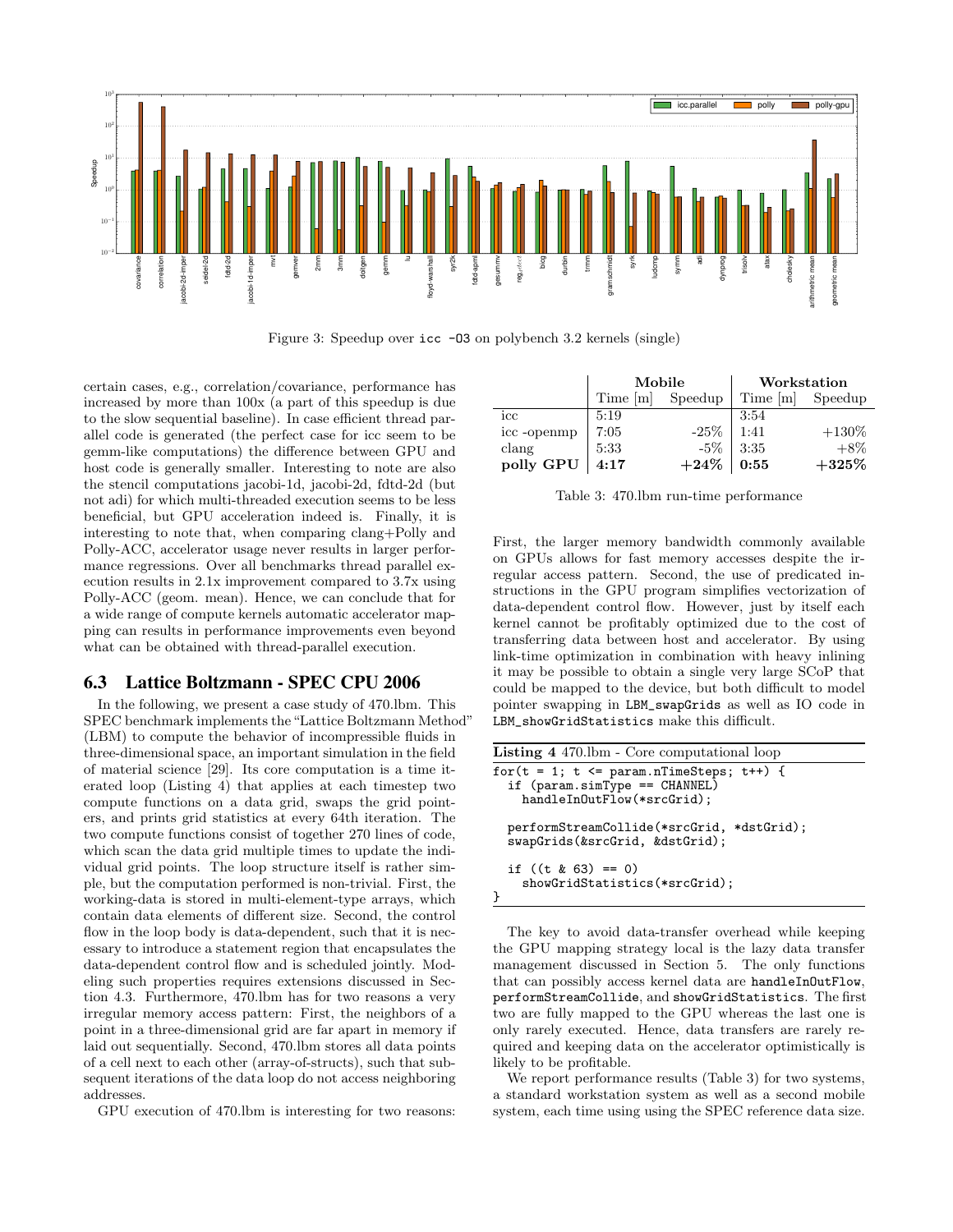<span id="page-8-2"></span>

| <b>Block</b> sizes<br>PTX size [Bytes/Lines]<br>Registers/Thread | Kernel 1<br>(8, 32)<br>9k/216<br>40    | Kernel 2<br>(8, 32)<br>9k/209<br>40  |
|------------------------------------------------------------------|----------------------------------------|--------------------------------------|
| <b>Block sizes</b><br>PTX Size [Bytes/Lines]<br>Registers/Thread | Kernel 3<br>(8, 32)<br>48k/1257<br>255 | Kernel 4<br>(8, 32)<br>10k/227<br>42 |

Table 4: Cactus ADM statistics

We compare against icc as well as clang and, as lbm comes with OpenMP annotations, also provide OpenMP parallelized numbers for icc. Both icc and clang reach comparable performance during single thread execution. The benefit of thread level parallelism with OpenMP (using the available OpenMP annotations) is less clear. On the mobile system, additional thread level parallelism causes a 25% reduction in overall performance most likely due to cache trashing by competing threads. On the workstation system we see a speedup of 130%, which suggest that the memory system of this platform requires more than one thread to be fully saturated. On both systems, our automatic GPU parallelization is clearly beneficial. On the mobile system we see only 24% performance improvement and on the workstation we see with 325% more than 3x performance improvement over sequential execution and 195 additional percent points over the thread-parallel code. We also looked into the benefits of our memory transfer management system. It reduces the original 6,000 host-to-device transfers and 3,000 device-tohost transfers to only 190 and 142 transfers.

#### <span id="page-8-0"></span>6.4 Cactus ADM - SPEC CPU 2006

Cactus ADM, an application that solves the Einstein evolution equations, is our second full-program case study. It consists of two components, the Cactus problem solving environment [\[4\]](#page-10-11) as well as benchADM, a kernel representative for many applications in numerical relativity. Together they solve ten coupled non-linear partial differential equations using a staggered-leapfrog method. Especially interesting is that Cactus schedules computations using launch-time parameters to control both the precise computation as well as frequency and content of status reports. As a result, deriving statically a minimal set of data-transfers is impossible even assuming full program knowledge.

The implementation consists of 265 C files (87,060 source lines) for the problem solving environment as well as 5 Fortran files (2,689 source lines) for the computational kernel. The majority of the computation takes place in a single Fortran method. It consists of over 800 lines of comment-free Fortran code, has 9 loops nested to a depth of three, and contains 194 program statements in the body of the largest loop. The full method contains almost 300 array references and slightly more than 350 compute operator calls.

Polly-ACC detects the entire compute function as a single SCoP and maps it automatically to the accelerator. The first challenge to statically reason about this SCoP are the memory accesses, which need to be delinearized [\(Section 4.3\)](#page-3-1). Delinearization is here additionally complicated by the use of modulo operations in the array index expressions. The second challenge is the size of the code. With only minimal



Figure 4: Cactus ADM performance

preprocessing the SCoP that is extracted contains 38 three dimensional arrays, 4 statements, 232 read accesses, 45 write accesses, and uses 79 parameter dimensions. As many operations on integer sets are (double) exponential in the number of dimensions, generating code for the resulting SCoP takes a long time<sup>[5](#page-8-1)</sup> (we aborted after an hour). It might be possible to tune isl for such complex inputs, but in the optimal case we can avoid to reason about so complex spaces. The majority of the parameters have been introduced to model run-time bounds checks. Most of them can be eliminated by enabling global value numbering in the canonicalization phase [\(Section 4.1\)](#page-3-2). This does not only reduce the number of read accesses to 186, but - more importantly - only leaves 9 parameter dimensions. As a result, Polly-ACC processes the SCoP in less than 30 sec. and generates four different kernels [\(Table 4\)](#page-8-2). Three with around 200 PTX instructions, while the largest has over 1,200 PTX instructions and uses 255 registers per thread.

We compare Polly-ACC (with/without caching) to icc, icc with automatic parallelization (-parallel), and LLVM (using clang and dragonegg as frontends) considering 10 different report output intervals. We run each configuration 10 times and report the median. The violin plots indicating the distribution of the test result of each configuration remain almost invisible for most experiments and show only a small variation for the cached execution of Polly-ACC. Looking at the performance values, we see for both platforms that neither icc nor LLVM performance is affected by a change of the reporting output interval and that icc reaches about twice the performance of LLVM, which can be accounted to better SIMDization. When compiling with icc -parallel, we see benefits from multi-threading which result in 3.4x (mobile) and 6.2x speedup (workstation) over the best sequential code. Thread parallel code shows a slight, but visible, performance degradation in case of frequently emitted reports. On the workstation system Polly-ACC without any caching is able to show speedups over sequential icc, despite costly host-device data-transfers at each individual iteration.

<span id="page-8-1"></span><sup>&</sup>lt;sup>5</sup>isl and Polly provide a compute-out facility to handle these cases gracefully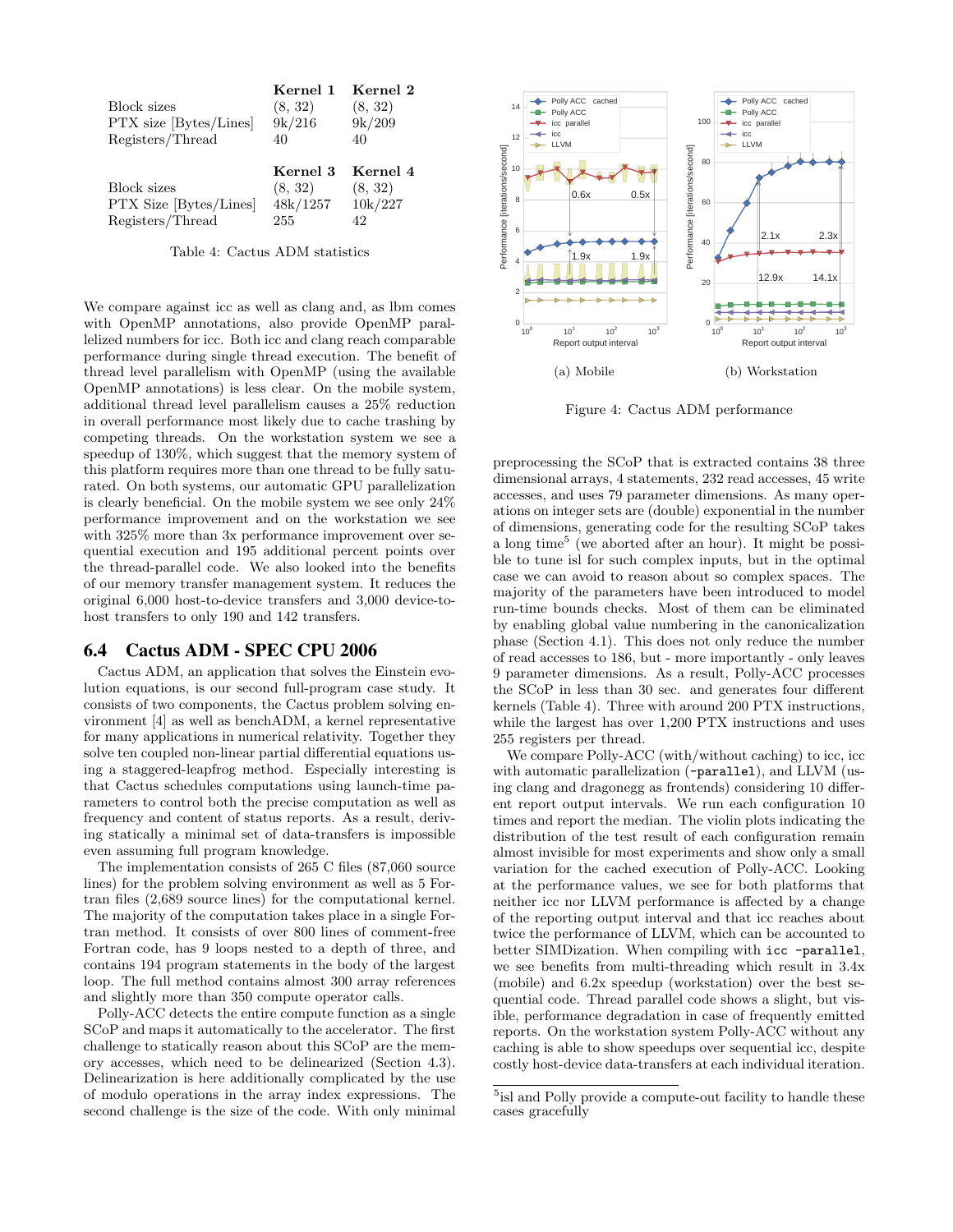

Figure 5: Cactus ADM data transfer cost

When eliminating this overhead using automatic allocation and data transfer caching as described in [Section 5](#page-4-1) performance increases notably. Even with frequent reporting, Polly-ACC slightly outperforms icc -parallel. When reporting every 10th iteration, as done with the SPEC reference run parameters, a speedup of 2.1x over thread parallel code can be achieved. This speedup grows to 2.3x when reducing reporting. On the mobile system, Polly-ACC with caching enabled shows 1.9 speedup over sequential code, but only reaches half the performance of thread parallel code due to the low double precision performance of the GPU [\(Table 1a\)](#page-6-0).

#### *The remaining SPEC CPU applications.*

The remaining applications do not show any performance changes, but at least two additional benchmarks, GemsFDTD and bwaves, have hot functions that could benefit from automatic GPU mapping. However, bwaves uses parametric modulos ( $\exp \%$  N) which require some special handling to work in the context of Presburger formulas and gemsFDTD uses difficult array index expressions for which a delinearization approach has been presented, but which has not yet been implemented [\[26\]](#page-11-12).

## 6.5 Compilation time

Fast compile times are important. Hence, we compare clang and Polly-ACC (compiled in Release+Asserts mode). The full compilation of all 30 polybench kernels takes 22 seconds with clang -03 and 38 seconds ( $\approx$  1.3 seconds / benchmark) with Polly-ACC for the complete flow from parsing over CPU/GPU code generation to linking. This corresponds to about 70% compile time increase. Compiling the full LNT test suite took 27 minutes with clang and required 30 minutes using Polly-ACC, only a 10% increase.

#### 7. RELATED WORK

The steadily growing use of GPU accelerators has motivated the development of a wide set of programming models for heterogeneous compute devices. The most direct approaches are CUDA [\[39\]](#page-11-0) and OpenCL [\[44\]](#page-11-17), which — at the cost of program complexity — give precise control over the accelerator. Higher-level  $C++$  libraries such as Thrust [\[13\]](#page-10-2),  $C++$  AMP [\[24\]](#page-11-18), Bolt [\[1\]](#page-10-12) as well as Boost.Compute [\[2\]](#page-10-13) raise the level of abstraction by providing a C++-STL style programming interface, but still require explicit GPU programming. Directive based languages such as OpenMP for accelerator [\[14\]](#page-10-14), OpenMPC [\[33\]](#page-11-19), OpenARC [\[34\]](#page-11-20), OpenACC [\[50\]](#page-12-0), HMPP [\[21\]](#page-11-21), and OpenMP [\[15\]](#page-10-5) use sequential loops complemented with pragma directives to describe mapping and memory management strategies. Shared memory usage is controlled in OpenACC by developer-provided "cache" annotations. Polly fills an important gap by enabling accelerator mapping without the need for any kind of annotation.

There have been a range of projects for automatically deriving GPU code at the source level. Par4All [\[7\]](#page-10-15) uses a nonpolyhedral approach based on abstract interpretation which enables powerful inter-procedural analyses. Polyhedral compilation techniques have first been used for GPU code generation by Baskaran [\[11\]](#page-10-6) and have later been improved as part of the R-Stream compiler [\[35\]](#page-11-22). An alternative mapping approach that relies on the counting of integer points to tightly fill shared memory caches has been proposed by Baghdadi et. al. [\[10\]](#page-10-16), but the resulting memory accesses have been shown to be too costly in practice. With CUDA-Chill [\[42\]](#page-11-23) generating GPU codes based on user provided scripts has been proposed. The state-of-the-art in polyhedral sourceto-source compilation is ppcg [\[49,](#page-12-4) [46\]](#page-12-2), which provides effective GPU mappings that exploit shared and private memory. The main focus of these tools is the generation of GPU kernel code for often carefully preprocessed code [\[9\]](#page-10-17). In the context of PPCG, a PENCIL runtime-library (PRL) is being developed (not published) that allows for kernel code caching, but does not provide memory transfer optimizations. Polly-ACC is the first solution that brings advanced GPU mapping techniques to a large set of programs by not enforcing specific coding styles and by automatically choosing when to perform GPU mapping. Finally, the Polly-ACC run-time library clearly pushes the optimization of GPU kernels beyond single-kernel optimization.

Offloading from within a compiler has been first proposed by GRAPHITE-OpenCL [\[31\]](#page-11-24) which allowed for the static mapping of parallel loops, but did not considering inter SCoP data reuse. In the context of Polly, Kernelgen [\[37\]](#page-11-6) proposed a new approach in which it aims to push as much execution as possible on the GPU, using the CPU only for system calls and other program parts not suitable for the GPU. The final executables are shipped with a sophisticated run-time system that supports just-in-time accelerator mapping, parameter specialization and provides a pagelocking based run-time system to move data between devices. Damschen et. al. [\[20\]](#page-11-25) introduce a client-server system to automatically offload compute kernels to a Xeon-Phi system. These approaches are based an early version of Polly (or GRAPHITE), without support for non-affine subregions, modulo expressions, schedule trees or delinearization and are consequently limited in the kind of SCoPs they can detect. Finally, with Hexe [\[36\]](#page-11-26) a modular data management and kernel offloading system was proposed which does to our understanding not take advantage of polyhedral device mapping strategies. All previous techniques do not use polyhedral modeling to automatically exploit software managed caches and do neither show regression free execution on a large set of benchmarks nor improvements on well-known SPEC kernels.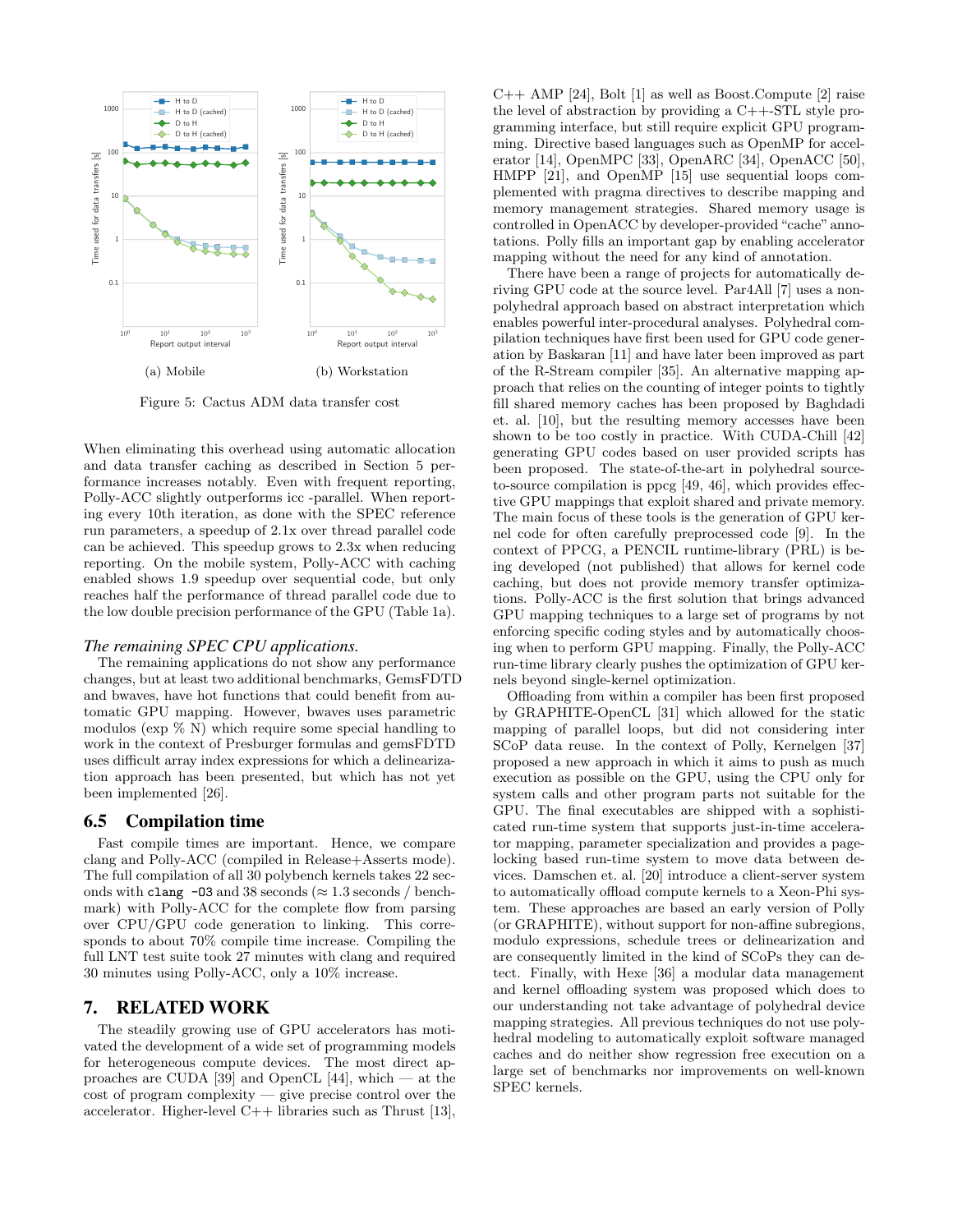# 8. CONCLUSION

We presented with Polly-ACC a new heterogeneous compute compiler for the translation of sequential programs to multi-device executables that transparently take advantage of heterogeneous hardware. Working on a low-level intermediate IR and recovering all necessary information at this level, we showed that even advanced device mapped strategies can be applied — language independent — from within a static compiler. Using a carefully chosen, conservative device mapping strategy we were not only able to compile a wide range of general-purpose codes introducing almost no performance regressions, but also showed notable performance improvements for a range of kernels. These improvements show clearly that automatic accelerator mapping techniques allow certain codes to be accelerated without initial cost and hopefully free developer time to work on algorithmic changes or codes not yet amenable to automatic accelerator mapping.

#### *Acknowledgements.*

We thank Swissuniversities for support in the context of PASC initiative (ComPASC) and ARM Inc. for support in the context of Polly Labs. We also thank Albert Cohen and Sven Verdoolaege for their comments as well as Armin Groesslinger and Christian Lengauer for providing compute resources for our evaluation. Finally, we owe many thanks to the whole Polly and isl developer community including Yabin Hu who worked with us on an early prototype of this work in the context of Google Summer of Code.

# 9. REFERENCES

- <span id="page-10-12"></span>[1] Bolt C++ template library. [http://developer.amd.com/tools-and-sdks/](http://developer.amd.com/tools-and-sdks/opencl-zone/bolt-c-template-library/) [opencl-zone/bolt-c-template-library/.](http://developer.amd.com/tools-and-sdks/opencl-zone/bolt-c-template-library/) Accessed: 2016-01-21.
- <span id="page-10-13"></span>[2] boostorg/compute: A C++ GPU computing library for OpenCL. [https://github.com/boostorg/compute.](https://github.com/boostorg/compute) Accessed: 2016-01-21.
- <span id="page-10-8"></span>[3] Oak Ridge Leadership Computing Facility - Summit. [https://www.olcf.ornl.gov/summit/.](https://www.olcf.ornl.gov/summit/) Accessed: 2015-11-16.
- <span id="page-10-11"></span>[4] G. Allen, Werner Benger, T. Goodale, H.-C. Hege, G. Lanfermann, A. Merzky, T. Radke, E. Seidel, and J. Shalf. The cactus code: a problem solving environment for the grid. In High-Performance Distributed Computing, 2000. Proceedings. The Ninth International Symposium on, pages 253–260, 2000.
- <span id="page-10-10"></span>[5] B. Alpern, M. N. Wegman, and F. K. Zadeck. Detecting equality of variables in programs. In Proceedings of the 15th ACM SIGPLAN-SIGACT Symposium on Principles of Programming Languages, POPL '88, pages 1–11, New York, NY, USA, 1988. ACM.
- <span id="page-10-7"></span>[6] Mehdi Amini, Fabien Coelho, Fran $\tilde{A}$ ğois Irigoin, and Ronan Keryell. Static compilation analysis for host-accelerator communication optimization. In Sanjay Rajopadhye and Michelle Mills Strout, editors, Languages and Compilers for Parallel Computing, volume 7146 of Lecture Notes in Computer Science, pages 237–251. Springer Berlin Heidelberg, 2013.
- <span id="page-10-15"></span>[7] Mehdi Amini, Béatrice Creusillet, Stéphanie Even, Ronan Keryell, Onig Goubier, Serge Guelton,

Janice Onanian McMahon, François-Xavier Pasquier, Grégoire Péan, and Pierre Villalon. Par4all: From convex array regions to heterogeneous computing. In IMPACT: Second Int. Workshop on Polyhedral Compilation Techniques HiPEAC 2012.

- <span id="page-10-3"></span>[8] Ping An, Alin Jula, Silvius Rus, Steven Saunders, Tim Smith, Gabriel Tanase, Nathan Thomas, Nancy Amato, and Lawrence Rauchwerger. STAPL: An adaptive, generic parallel c++ library. In HenryG. Dietz, editor, Languages and Compilers for Parallel Computing, volume 2624 of Lecture Notes in Comp. Sci., pages 193–208. Springer Berlin Heidelberg, 2003.
- <span id="page-10-17"></span>[9] Riyadh Baghdadi, Ulysse Beaugnon, Albert Cohen, Tobias Grosser, Michael Kruse, Chandan Reddy, Sven Verdoolaege, Adam Betts, Alastair F. Donaldson, Jeroen Ketema, Javed Absar, Sven Van Haastregt, Alexey Kravets, Anton Lokhmotov, Robert David, and Elmar Hajiyev. PENCIL: a platform-neutral compute intermediate language for accelerator programming. In International Conference on Parallel Architectures and Compilation Techniques, San Francisco, US, 2015.
- <span id="page-10-16"></span>[10] Soufiane Baghdadi, Armin Größlinger, and Albert Cohen. Putting Automatic Polyhedral Compilation for GPGPU to Work. In Proceedings of the 15th Workshop on Compilers for Parallel Computers  $(CPC'10)$ , Vienna, Austria, July 2010.
- <span id="page-10-6"></span>[11] Muthu Manikandan Baskaran, J Ramanujam, and P Sadayappan. Automatic c-to-cuda code generation for affine programs. In Compiler Construction. Springer, 2010.
- <span id="page-10-1"></span>[12] Ulysse Beaugnon, Alexey Kravets, Sven van Haastregt, Riyadh Baghdadi, David Tweed, Javed Absar, and Anton Lokhmotov. Vobla: A vehicle for optimized basic linear algebra. In Proc. of the 2014 SIGPLAN/SIGBED Conf. on Languages, Compilers and Tools for Embedded Systems, LCTES '14, pages 115–124, New York, NY, USA, 2014. ACM.
- <span id="page-10-2"></span>[13] Nathan Bell and Jared Hoberock. Thrust: Productivity-oriented library for CUDA. Astrophysics Source Code Library, 1:12014, 2012.
- <span id="page-10-14"></span>[14] James C Beyer, Eric J Stotzer, Alistair Hart, and Bronis R de Supinski. Openmp for accelerators. In OpenMP in the Petascale Era, pages 108–121. Springer, 2011.
- <span id="page-10-5"></span>[15] OpenMP Architecture Review Board. OpenMP Application Program Interface, Version 4.0. [http://](http://www.openmp.org/mp-documents/OpenMP4.0.0.pdf) [www.openmp.org/mp-documents/OpenMP4.0.0.pdf,](http://www.openmp.org/mp-documents/OpenMP4.0.0.pdf) July 2013. Accessed: 2015-11-16.
- <span id="page-10-9"></span>[16] Uday Bondhugula, Albert Hartono, J. Ramanujam, and P. Sadayappan. A practical automatic polyhedral parallelizer and locality optimizer. SIGPLAN Notices, 43(6):101–113, 2008.
- <span id="page-10-4"></span>[17] Sharan Chetlur, Cliff Woolley, Philippe Vandermersch, Jonathan Cohen, John Tran, Bryan Catanzaro, and Evan Shelhamer. cuDNN: Efficient primitives for deep learning. arXiv preprint arXiv:1410.0759, 2014.
- <span id="page-10-0"></span>[18] Matthias Christen, Olaf Schenk, and Helmar Burkhart. Patus: A code generation and autotuning framework for parallel iterative stencil computations on modern microarchitectures. In Parallel & Distributed Processing Symposium (IPDPS), 2011 IEEE International, pages 676–687. IEEE, 2011.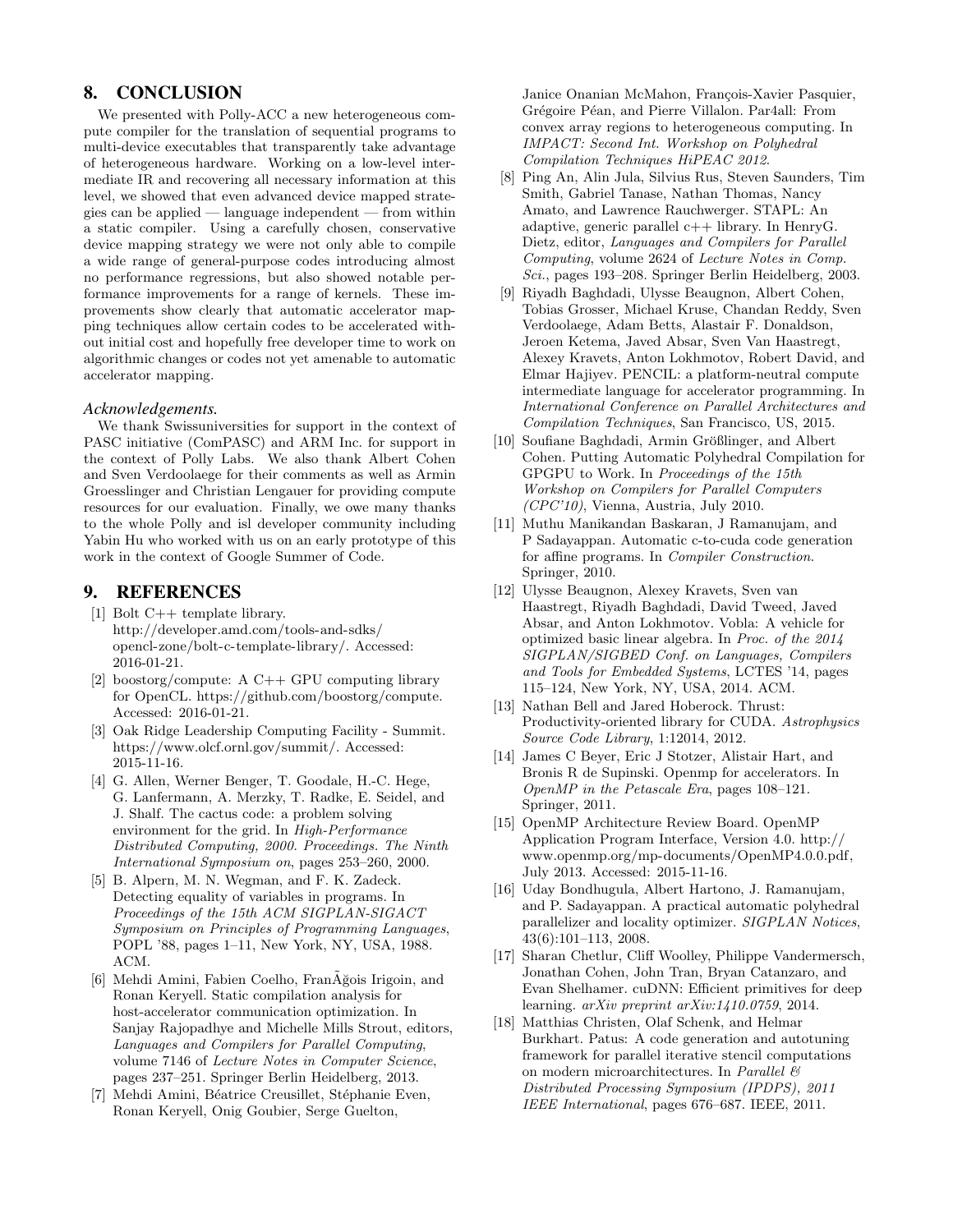- <span id="page-11-5"></span>[19] Nvidia Corporation. CUBLAS LIBRARY - User Guide. [http:](http://docs.nvidia.com/cuda/pdf/CUBLAS_Library.pdf) [//docs.nvidia.com/cuda/pdf/CUBLAS](http://docs.nvidia.com/cuda/pdf/CUBLAS_Library.pdf) Library.pdf, September 2015. Accessed: 2016-01-21.
- <span id="page-11-25"></span>[20] Marvin Damschen, Heinrich Riebler, Gavin Vaz, and Christian Plessl. Transparent offloading of computational hotspots from binary code to Xeon Phi. In Proc. of the 2015 Design, Automation  $\mathcal{B}$  Test in Europe Conf. & Exh, DATE '15, pages 1078–1083. EDA Consortium, 2015.
- <span id="page-11-21"></span>[21] Caps Enterprise. HMPP Directives, HMPP Workbench 3.0. [https://www.olcf.ornl.gov/](https://www.olcf.ornl.gov/wp-content/uploads/2012/02/HMPPWorkbench-3.0_HMPP_Directives_ReferenceManual.pdf) [wp-content/uploads/2012/02/HMPPWorkbench-3.0](https://www.olcf.ornl.gov/wp-content/uploads/2012/02/HMPPWorkbench-3.0_HMPP_Directives_ReferenceManual.pdf) HMPP Directives [ReferenceManual.pdf.](https://www.olcf.ornl.gov/wp-content/uploads/2012/02/HMPPWorkbench-3.0_HMPP_Directives_ReferenceManual.pdf) Accessed: 2015-11-16.
- <span id="page-11-14"></span>[22] Jason Evans. A scalable concurrent malloc (3) implementation for freebsd. In Proc. of the BSDCan Conference, Ottawa, Canada, 2006.
- <span id="page-11-11"></span>[23] Paul Feautrier. Dataflow analysis of array and scalar references. International Journal of Parallel Programming, 20(1):23–53, 1991.
- <span id="page-11-18"></span>[24] Kate Gregory and Ade Miller. C++ AMP: accelerated massive parallelism with Microsoft Visual C++. 2014.
- <span id="page-11-8"></span>[25] Tobias Grosser, Armin Groesslinger, and Christian Lengauer. Polly – performing polyhedral optimizations on a low-level intermediate representation. Parallel Processing Letters, 22(04):1250010, 2012.
- <span id="page-11-12"></span>[26] Tobias Grosser, J Ramanujam, Louis-Noel Pouchet, Ponnuswamy Sadayappan, and Sebastian Pop. Optimistic delinearization of parametrically sized arrays. In Proc. of the 29th ACM Int. Conf. on Supercomputing, pages 351–360, 2015.
- <span id="page-11-9"></span>[27] Tobias Grosser, Sven Verdoolaege, and Albert Cohen. Polyhedral AST generation is more than scanning polyhedra. ACM Trans. Program. Lang. Syst., 37(4):12:1–12:50, July 2015.
- <span id="page-11-3"></span>[28] Tobias Gysi, Carlos Osuna, Oliver Fuhrer, Mauro Bianco, and Thomas C. Schulthess. STELLA: A domain-specific tool for structured grid methods in weather and climate models. In Proceedings of the International Conference for High Performance Computing, Networking, Storage and Analysis, SC '15, pages 41:1–41:12, New York, NY, USA, 2015. ACM.
- <span id="page-11-16"></span>[29] John L Henning. SPEC CPU2006 benchmark descriptions. ACM SIGARCH Computer Architecture News, 34(4):1–17, 2006.
- <span id="page-11-2"></span>[30] Justin Holewinski, Louis-Noël Pouchet, and P. Sadayappan. High-performance code generation for stencil computations on GPU architectures. In Proci. of the 26th ACM Int. Conf. on Supercomputing, ICS '12, pages 311–320. ACM, 2012.
- <span id="page-11-24"></span>[31] A Kravets, A Monakov, and A Belevantsev. Graphite-opencl: Automatic parallelization of some loops in polyhedra representation. GCC  $Developers\hat{a}\check{A}\check{Z}$  Summit,  $GCC$  Developers $\hat{a}\check{A}\check{Z}$  Summit, 2010.
- <span id="page-11-7"></span>[32] Chris Lattner and Vikram Adve. LLVM: A compilation framework for lifelong program analysis & transformation. In Code Generation and Optimization, 2004. CGO 2004. International Symposium on, pages 75–86. IEEE, 2004.
- <span id="page-11-19"></span>[33] Seyong Lee and Rudolf Eigenmann. OpenMPC:

Extended openmp programming and tuning for GPUs. In SC, pages 1–11. IEEE, 2010.

- <span id="page-11-20"></span>[34] Seyong Lee and Jeffrey S. Vetter. Openarc: Open accelerator research compiler for directive-based, efficient heterogeneous computing. In Proceedings of the 23rd International Symposium on High-performance Parallel and Distributed Computing, HPDC '14, pages 115–120, New York, NY, USA, 2014. ACM.
- <span id="page-11-22"></span>[35] Allen Leung, Nicolas Vasilache, Benoît Meister, Muthu Baskaran, David Wohlford, Cédric Bastoul, and Richard Lethin. A mapping path for multi-gpgpu accelerated computers from a portable high level programming abstraction. In Proceedings of the 3rd Workshop on General-Purpose Computation on Graphics Processing Units, GPGPU-3, pages 51–61, New York, NY, USA, 2010. ACM.
- <span id="page-11-26"></span>[36] Christos Margiolas. A heterogeneous execution engine for llvm. LLVM Developers Meeting, 2015.
- <span id="page-11-6"></span>[37] Dmitry Mikushin, Nikolay Likhogrud, Zheng (Eddy) Zhang, and Christopher Bergstrom. Kernelgen – the design and implementation of a next generation compiler platform for accelerating numerical models on GPUs. In Parallel & Distributed Processing Symposium Workshops (IPDPSW), 2014.
- <span id="page-11-13"></span>[38] Simon Moll, Johannes Doerfert, and Sebastian Hack. Input space splitting for opencl. In Proceedings of the 25th International Conference on Compiler Construction, CC 2016, Barcelona, Spain, March 12-18, 2016, pages 251–260, 2016.
- <span id="page-11-0"></span>[39] NVIDIA. CUDA Programming Guide. [http://docs.nvidia.com/cuda/pdf/CUDA](http://docs.nvidia.com/cuda/pdf/CUDA_C_Programming_Guide.pdf) C [Programming](http://docs.nvidia.com/cuda/pdf/CUDA_C_Programming_Guide.pdf) Guide.pdf, September 2015. Accessed: 2016-01-21.
- <span id="page-11-15"></span>[40] Louis-Noël Pouchet. Polybench C 3.2. [http:](http://www.cs.ucla.edu/~pouchet/software/polybench/) [// www.cs.ucla.edu/ ˜pouchet/ software/ polybench/](http://www.cs.ucla.edu/~pouchet/software/polybench/) . Accessed: 2015-11-16.
- <span id="page-11-4"></span>[41] Jonathan Ragan-Kelley, Connelly Barnes, Andrew Adams, Sylvain Paris, Frédo Durand, and Saman Amarasinghe. Halide: A language and compiler for optimizing parallelism, locality, and recomputation in image processing pipelines. In Proceedings of the 34th ACM SIGPLAN Conference on Programming Language Design and Implementation, PLDI '13, pages 519–530, New York, NY, USA, 2013. ACM.
- <span id="page-11-23"></span>[42] Gabe Rudy, MalikMurtaza Khan, Mary Hall, Chun Chen, and Jacqueline Chame. A programming language interface to describe transformations and code generation. In Keith Cooper, John Mellor-Crummey, and Vivek Sarkar, editors, Languages and Compilers for Parallel Computing, volume 6548 of Lecture Notes in Computer Science, pages 136–150. Springer Berlin Heidelberg, 2011.
- <span id="page-11-1"></span>[43] J.E. Stone, D. Gohara, and Guochun Shi. Opencl: A parallel programming standard for heterogeneous computing systems. Computing in Science Engineering, 12(3):66–73, May 2010.
- <span id="page-11-17"></span>[44] John E Stone, David Gohara, and Guochun Shi. Opencl: A parallel programming standard for heterogeneous computing systems. Computing in science  $\&$  engineering, 12(1-3):66–73, 2010.
- <span id="page-11-10"></span>[45] Sven Verdoolaege. isl: An integer set library for the